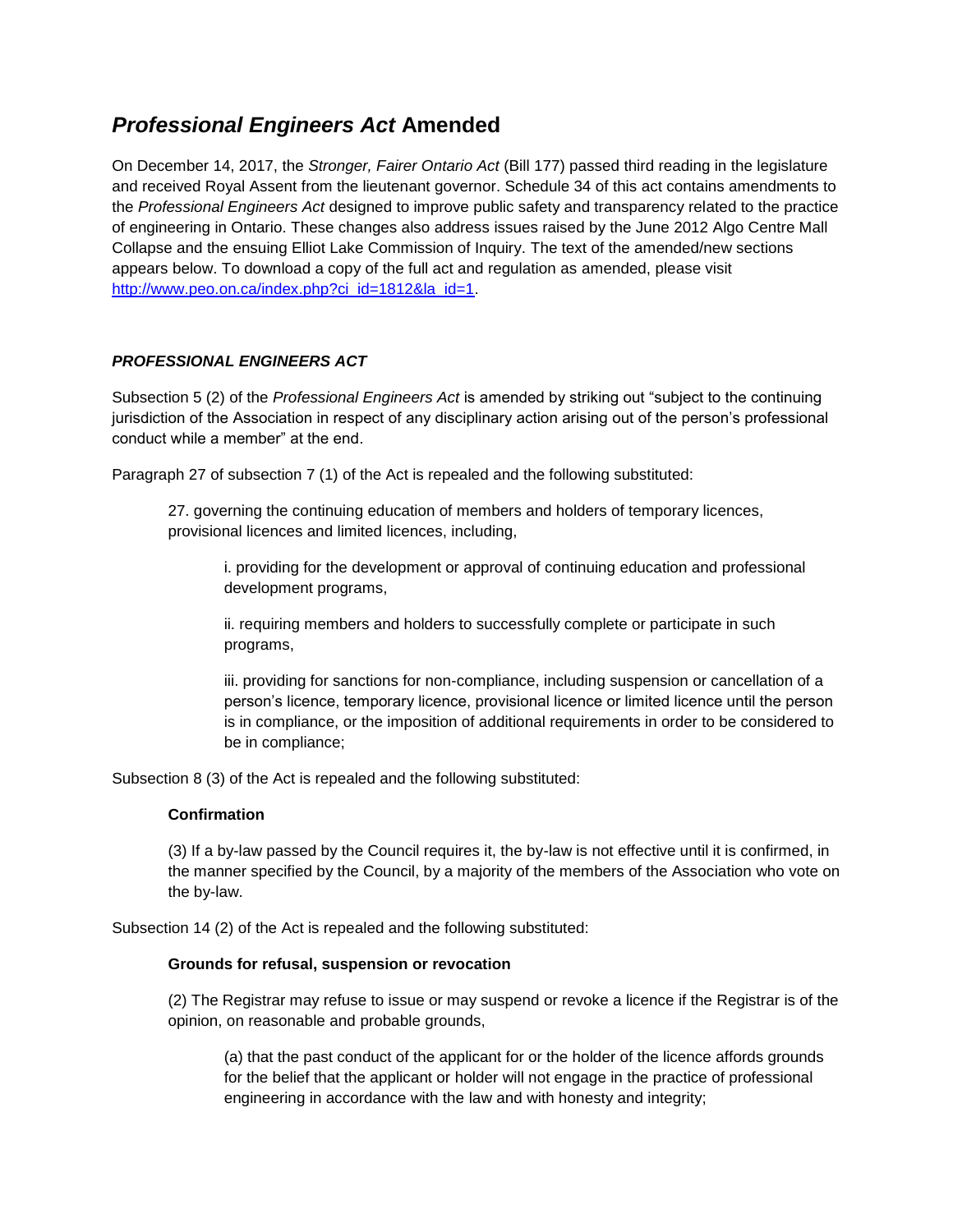(b) that the holder of the licence does not meet the requirements or the qualifications for the issuance of the licence set out in the regulations; or

(c) that there has been a breach of a term, condition or limitation of the licence.

Clause 15 (8) (c) of the Act is amended by striking out "a condition" and substituting "a term, condition or limitation".

Clause 18 (2) (c) of the Act is amended by striking out "a condition" and substituting "a term, condition or limitation".

Subsection 19 (1) of the Act is repealed and the following substituted:

## **Notice of proposal to not issue or to revoke, suspend**

(1) If the Registrar proposes any of the following, the Registrar shall serve notice of the proposal, together with written reasons, on the applicant:

1. A refusal to issue, or a suspension or revocation of, a licence under subsection 14 (2).

2. A refusal to issue, or a suspension or revocation of, a certificate of authorization under subsection 15 (8).

3. A refusal to issue, or a suspension or revocation of, a temporary licence, provisional licence or limited licence under subsection 18 (2).

Subsection 19 (7) of the Act is repealed and the following substituted:

# **Powers of Registration Committee, refusal to issue**

(7) Following a hearing under this section respecting a refusal to issue a licence, certificate of authorization, temporary licence, provisional licence or limited licence, the Registration Committee shall make one of the following orders:

1. If the Committee determines on reasonable grounds that the applicant meets the requirements and qualifications of this Act and the regulations and will engage in the practice of professional engineering or in the business of providing services that are within the practice of professional engineering with competence and integrity, the Committee shall direct the Registrar to issue the licence, certificate of authorization, temporary licence, provisional licence or limited licence to the applicant.

2. If the Committee determines on reasonable grounds that the applicant does not meet the requirements and qualifications of this Act and the regulations, the Committee shall,

i. direct the Registrar to refuse to issue the licence, certificate of authorization, temporary licence, provisional licence or limited licence,

ii. exempt the applicant from any of the requirements of this Act or the regulations and direct the Registrar to issue the licence, certificate of authorization, temporary licence, provisional licence or limited licence, if the Committee determines on reasonable grounds that the applicant will engage in the practice of professional engineering with competence and integrity, or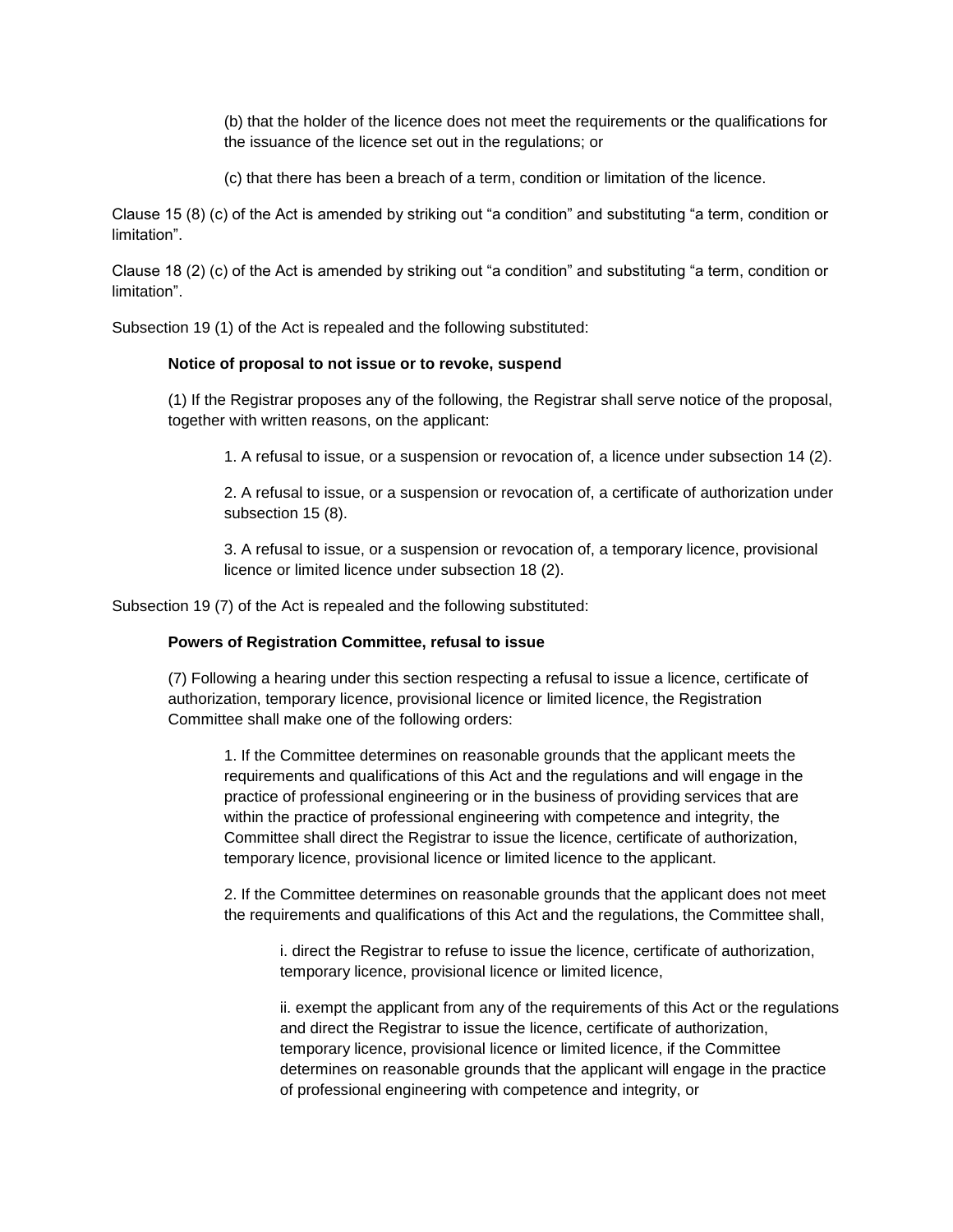iii. direct the Registrar to issue the licence, certificate of authorization, temporary licence, provisional licence or limited licence subject to such terms, conditions or limitations as the Committee specifies, if the Committee determines on reasonable grounds that the terms, conditions or limitations are necessary in order to ensure that the applicant will engage in the practice of professional engineering or in the business of providing services that are within the practice of professional engineering with competence and integrity.

#### **Powers of Registration Committee, suspension or revocation**

(7.1) Following a hearing under this section respecting a proposal to suspend or revoke a licence, certificate of authorization, temporary licence, provisional licence or limited licence, the Registration Committee shall make one of the following orders:

1. If the Committee determines on reasonable grounds that the applicant meets the requirements and qualifications of this Act and the regulations and will engage in the practice of professional engineering or in the business of providing services that are within the practice of professional engineering with competence and integrity, the Committee shall direct the Registrar not to suspend or revoke the licence, certificate of authorization, temporary licence, provisional licence or limited licence.

2. If the Committee determines on reasonable grounds that the applicant does not meet the requirements and qualifications of this Act and the regulations, the Committee shall,

i. direct the Registrar to suspend or revoke, as the case may be, the licence, certificate of authorization, temporary licence, provisional licence or limited licence,

ii. exempt the applicant from any of the requirements of this Act or the regulations and direct the Registrar not to suspend or revoke the licence, certificate of authorization, temporary licence, provisional licence or limited licence, if the Committee determines on reasonable grounds that the applicant will engage in the practice of professional engineering with competence and integrity, or

iii. direct that the applicant's licence, certificate of authorization, temporary licence, provisional licence or limited licence be made subject to such terms, conditions or limitations as the Committee specifies, if the Committee determines on reasonable grounds that the terms, conditions or limitations are necessary in order to ensure that the applicant will engage in the practice of professional engineering or in the business of providing services that are within the practice of professional engineering with competence and integrity.

Subsection 19 (16) of the Act is repealed and the following substituted:

#### **Applicant**

#### (16) In this section,

"applicant" means the applicant for, or the holder of, a licence, temporary licence, provisional licence, limited licence or certificate of authorization, as the case may be.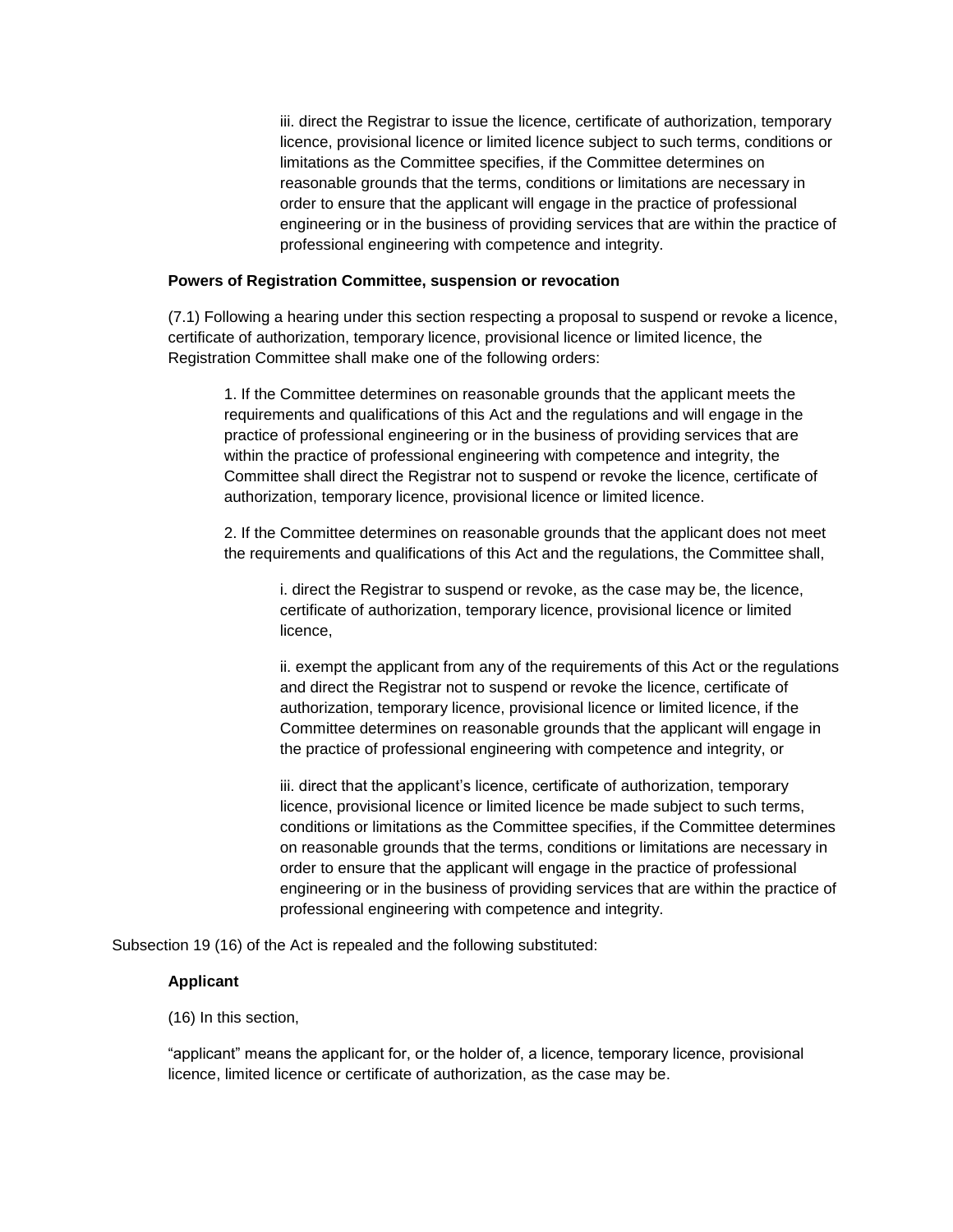Subsection 21 (1) of the Act is amended by adding the following paragraph:

3.1 The date of every hearing held before the Discipline Committee in respect of which a notice of hearing is sent on or after the day Schedule 34 to the Stronger, Fairer Ontario Act (Budget Measures), 2017 comes into force, and a record of every decision made at such a hearing, including the date on which the decision was issued, the penalty that was imposed, and access to the text of the decision including reasons.

Section 21 of the Act is amended by adding the following subsection:

## **Electronic version**

(4) The Registrar may make information contained in the registers available to the public electronically.

Subsection 22 (1) of the Act is amended by striking out "subject to the continuing jurisdiction of the Association in respect of any disciplinary action arising out of the person's professional conduct while a member or holder" at the end.

The Act is amended by adding the following section:

## **Continuing jurisdiction**

## **Former members, holders**

22.1 (1) A member who resigns or a holder of a licence, temporary licence, provisional licence, limited licence or certificate of authorization that is cancelled or revoked continues to be subject to the jurisdiction of the Association in respect of any professional misconduct or incompetence referable to a time when the person was a member or holder.

#### **During suspension**

(2) For greater certainty, a person whose licence, temporary licence, provisional licence, limited licence or certificate of authorization is suspended remains subject to the continuing jurisdiction of the Association for all purposes under this Act.

Clause 27 (5) (a) of the Act is repealed and the following substituted:

(a) select a panel from among the members of the Committee that includes at least one of each of the persons appointed under paragraphs 2, 3 and 4 of subsection (1) and that may include one or more of the persons appointed under paragraph 1 of that subsection;

Subsection 30 (5) of the Act is amended by striking out "shall be furnished only to the parties" and substituting "shall be furnished to any person".

Section 30 of the Act is amended by adding the following subsections:

#### **Copies of evidence**

(5.1) The Registrar shall provide a copy of any document received in evidence in the proceeding to any person who requests it and pays the specified fee.